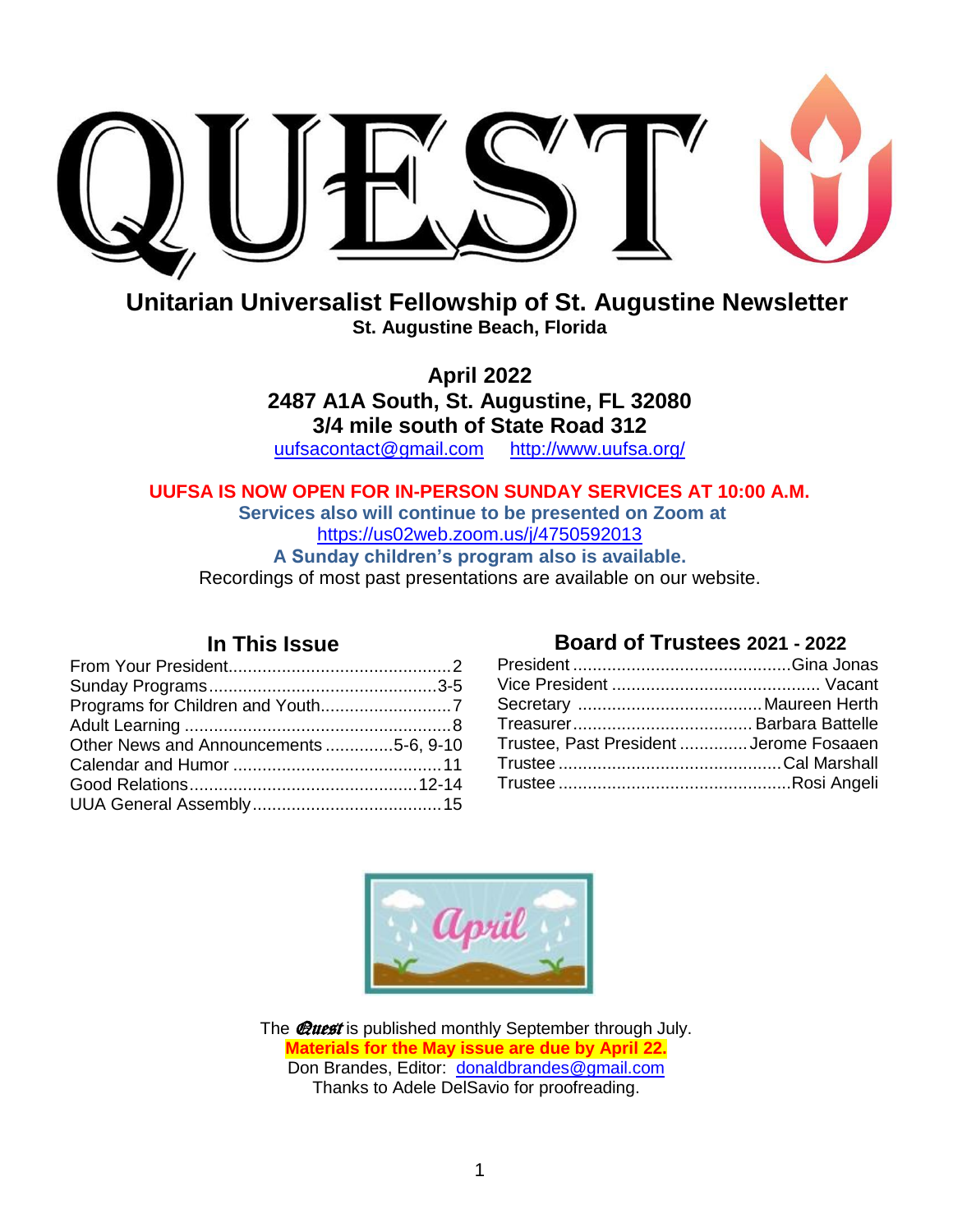## From Your President



Dear Members and Friends,

Compassion and conscience move me to begin this month's letter with the war in Ukraine. As we struggle with our feelings, we embrace any possibility to respond. To help our community respond, we gathered and distributed a list of humanitarian agencies to which you could donate. And I have represented our community at an Interfaith service in support of Ukraine and against the war.

In stark contrast to this calamitous event, I now speak of the joys of hope and achievement. Hope blossomed with the arrival of your pledges – they

enable us to go forward in community! Since they did not, however, fund all the programs we envision, keep your eyes peeled for eblasts about our upcoming fundraisers. First off, Raffle-a-Sermon: Pastor Phillip Baber will deliver the winning topic!

I also rejoice in sharing some achievements of our Board and Program Team. Choosing the theme, "Side with Love," we sought to deepen our understanding of love, the heart of our community. While we acknowledge its centrality, reciting it weekly in our Spoken Covenant – Love is the doctrine of our congregation—there's also the risk of mindless repetition. With Pastor Phillip Baber's explication, and the many speakers who examined this topic, we helped avoid this danger. Continuing to delve into love's mysteries, to search out its meaning, we maintain our living tradition!

For me, the lifeblood of that tradition flows in good order when we act thoughtfully, with respect and love toward one another. In hopes of helping us to foster this behavior, the UUFSA Board updated our member relations policies. We warmly invite you to review the full suite: "Good Relations between Board Members," "Good Relations between the Board and the Fellowship," "Good Relations between Members of the UUFSA," and "Good Relations: Conflict Resolution and Reconciliation." You'll find them on pages 12 - 14 of this *Quest* and posted on our bulletin board. We know full well these are not magic bullets; rather, we believe that keeping them in awareness encourages a sincere effort, on each of our parts, to grow toward beloved community.

Finally, I have the joy of announcing we will reopen downstairs for Coffee Hour on April 3rd!

In the warmth of fellowship,

**Gina Jonas** *UUFSA President*  **904-679-4610 [gina.jonas@gmail.com](mailto:gina.jonas@gmail.com)**

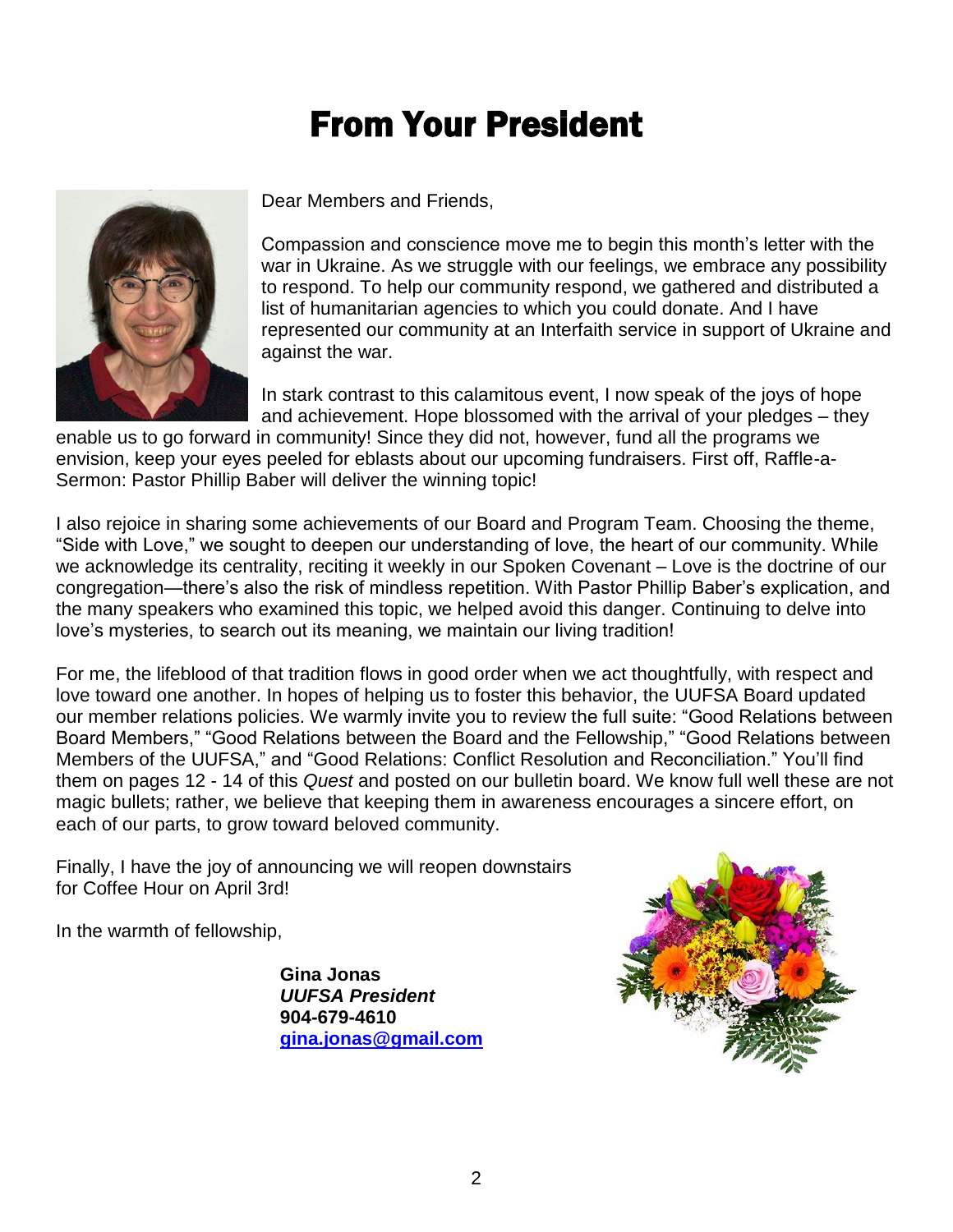**Sunday services are presented in-person in the Fellowship and on Zoom.** To join the Zoom meeting, go to<https://us02web.zoom.us/j/4750592013> [after](https://us02web.zoom.us/j/4750592013)  [9:30](https://us02web.zoom.us/j/4750592013%20%20after%209:30) a.m. on Sunday morning.

For safety's sake, we are asking that no one sing out loud during the services, except, of course, our musician, and for everyone present to be vaccinated and wear a mask.

#### Sunday Announcements

If you have a brief, UUFSA-related announcement you would like the Service Leader to relay to the fellowship at the beginning of our Sunday services, please submit it by email to the Service Leader no later than 24 hours before the Sunday service. Please send it directly to the Service Leader for the specific date you request. Due to time constraints, and the many diverse interests of the members of this fellowship, only UUFSA events will be announced.

- April 3: Nana Royer, [nanaroyer@gmail.com](file:///C:/Users/Donald%20Brandes/Documents/8-UU/Quest/2022%2002/nanaroyer@gmail.com)
- April 10: Margaret Nicholson, [send2me@bellsouth.net](file:///C:/Users/Donald%20Brandes/Documents/8-UU/Quest/2022%2002/send2me@bellsouth.net)
- April 17: Michael Read, [mickread@gmail.com](mailto:mickread@gmail.com)
- April 24: Gina Jonas, *gina.jonas@gmail.com*

### Sunday, April 3, 10:00 a.m. "Skynet, the Devil, and Gingerbread Men" Pastor Phillip Baber

Service Leader: Nana Royer Music: Taffy Rook Story for All Ages

#### **Phillip Baber continues his exploration of the words and meaning of our Spoken Covenant**

Phillip Baber speaks twice a month at UUFSA. He also is the pastor of The People's Church of Jacksonville and the Regional Director of the Poor People's Campaign of Northeast Florida. He is the former pastor of the Unitarian Universalist Church of Jacksonville and has served as co-president of I.C.A.R.E., the Jacksonville-based Interfaith Coalition for Action, Reconciliation, and Empowerment. Phillip's ministry is dedicated to the advancement of our collective liberation, leading him to advocate in support of criminal justice reform, police accountability, racial and economic justice, justice for refugees and immigrants, and LGBTQIA+ rights.

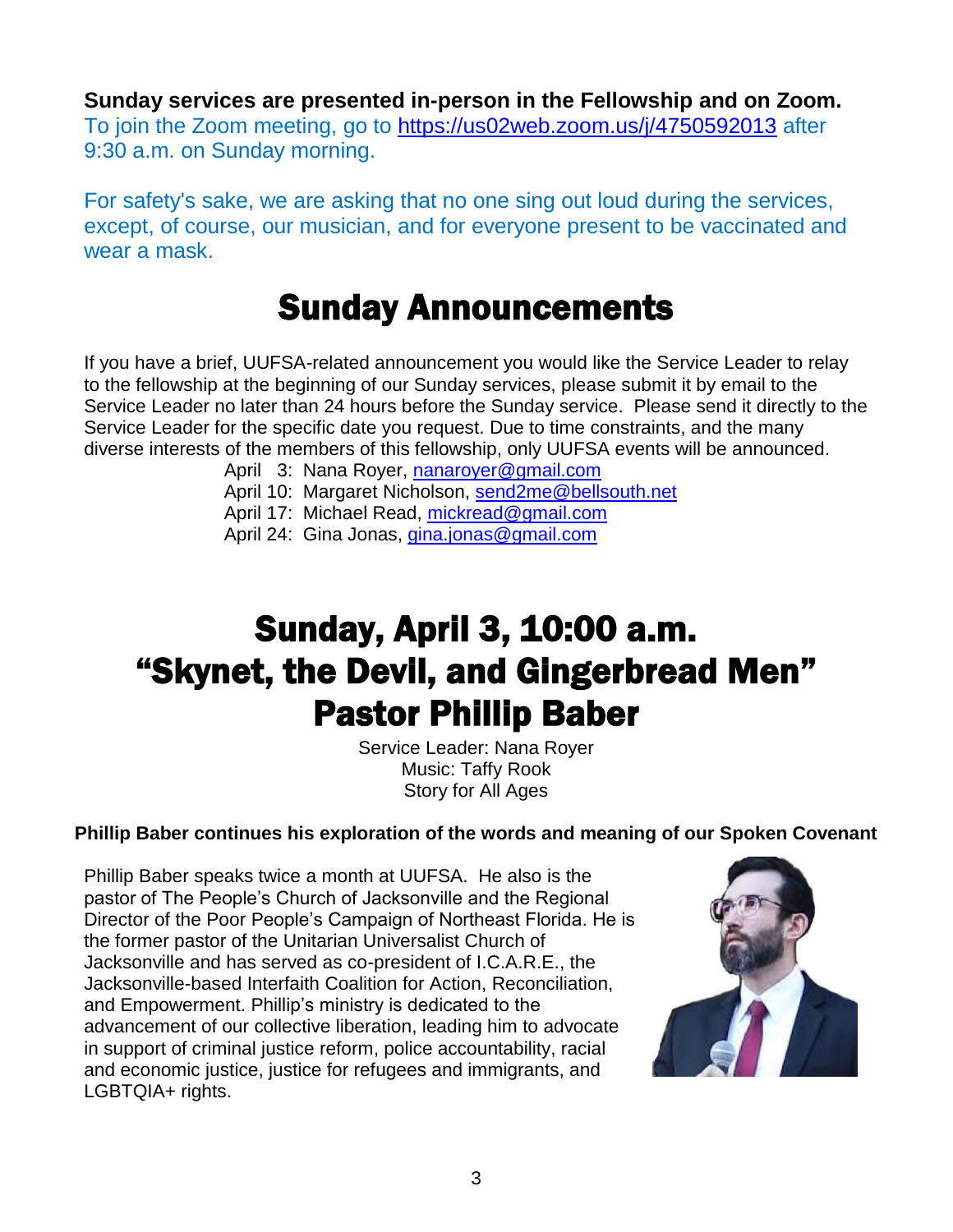## Sunday, April 10, 10:00 a.m. "League of Women Voters – The Basics" Lanelle Phillmon

Service Leader: Margaret Nicholson Music: Alex Richman This I Believe: Jon Miller



The League of Women Voters' local president will discuss League history, priorities, and how community members can get involved in issues that impact their community and our state.

Lanelle Phillmon is a native Floridian, a veteran and local activist. Immediately after graduating high school in Sneads, FL, she enlisted in the Navy and served for 27 ½ years living in Puerto Rico, Virginia, Illinois, Iceland, Greece, Diego Garcia, Guantanamo Bay, Cuba, New Orleans and Jacksonville and making port visits throughout the Mediterranean, Caribbean, and Gulf.

After retirement as a Command Master Chief, she worked for 18 months volunteering with local organizations that serve unsheltered

persons while completing her MBA. Since 2012, she has had the honor of working with veterans and those experiencing homelessness in and around Jacksonville.

Lanelle is the current League of Women Voters Jacksonville First Coast President; League of Women Voters of Florida Immigration Action Committee Co-Chair and Voter Services Committee member; Northeast Florida ACLU board member; 904Ward facilitator, and NAACP Jacksonville Chapter Armed Services and Veterans Affairs Committee member, and she works with local and national organizations to effect positive change for all people. Much of her energy is focused on voter registration; voting rights restoration; justice reform, and antiracism work.

### Sunday, April 17, 10:00 a.m. "Easter" Pastor Phillip Baber

Service Leader: Michael Read Music: Taffy Rook Third Sunday Plate Donation: Home Again St. Johns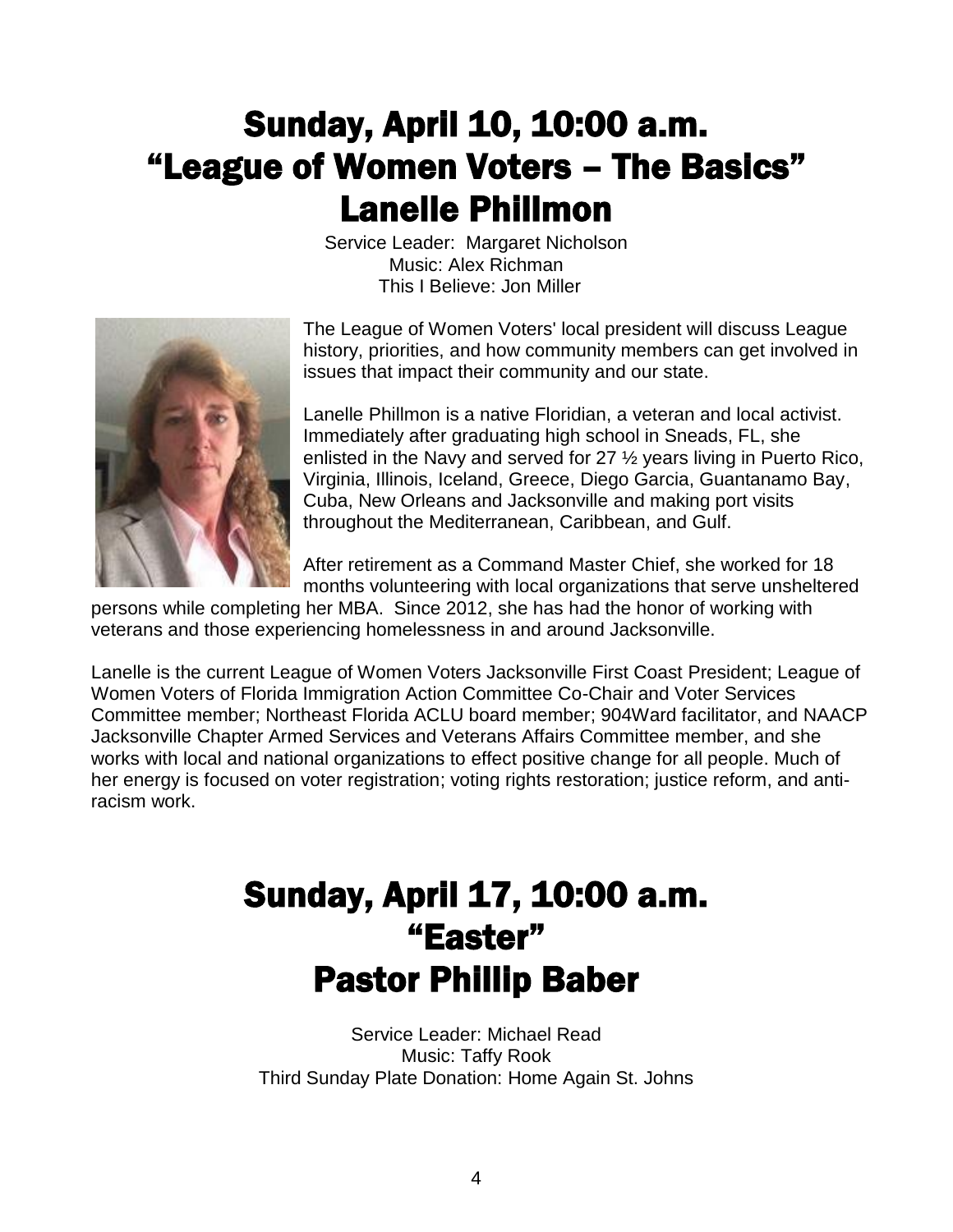## Sunday, April 24, 10:00 a.m. "The Most Important Title in American Democracy" Chris Hand

Service Leader: Gina Jonas Music: Alex Richman Green Minute

Each of us holds the most important title in American democracy: Citizen. Yet most Americans think we are powerless to make government respond. A 2020 Pew Charitable Trusts survey found that nearly 75% of Americans believe most elected officials don't care what people like us think. But we can make them listen – if we embrace our rights and responsibilities as citizens, and use the skills of effective citizenship to make government work for us.

Chris is a Jacksonville native with a long, illustrious record of public, civic, and legal service. As the head of Hand Law, he provides counsel and litigation advocacy to help businesses, organizations, and individuals solve challenges with government.



From 2011 to 2015, Chris was Chief of Staff at the City of Jacksonville – the largest city by area in the contiguous U.S., 12<sup>th</sup> largest by population, and the most populous city in Florida. He later authored the 50th Anniversary update to the chronicle of Jacksonville's historic consolidation: A Quiet Revolution – the Consolidation of Jacksonville-Duval County and the Dynamics of Urban Political Reform.

From 1996 to 2000, Chris served as speechwriter, Senate press secretary and campaign press secretary for U.S. Senator and former Governor Bob Graham. In 2016, they co-authored *America, the Owner's Manual: You Can Fight City Hall – and Win*. It's a guide to help Americans flex their citizenship muscles to make government respond.

### Raffle-A-Sermon

Do you ever find yourself thinking 'I wish Pastor Baber would talk about…' or 'I would love to hear Pastor Baber's thoughts on ...' Well, here's your chance to get the sermon you have always wanted. Enter our first ever **Raffle-A-Sermon**!

Each entry is \$10. Submit your idea for a sermon and your entry fee in an envelope placed in the collection basket or mail it to the UUFSA, 2487 A1A South, St. Augustine FL 32080. Be sure to indicate Raffle-A-Sermon on the memo line of your check. Entries must be received by Sunday, April 10. The drawing will be held on Sunday, April 17. The winning sermon will be delivered on Sunday, May 15. You may enter as many times as you wish. Each entry is \$10. Please make sure all entries reflect our UU values.

If you have questions, ask Gina Jonas [\(gina.jonas@gmail.com\)](mailto:gina.jonas@gmail.com) or Maureen Herth [\(jmlnherth@aol.com\)](mailto:jmlnherth@aol.com)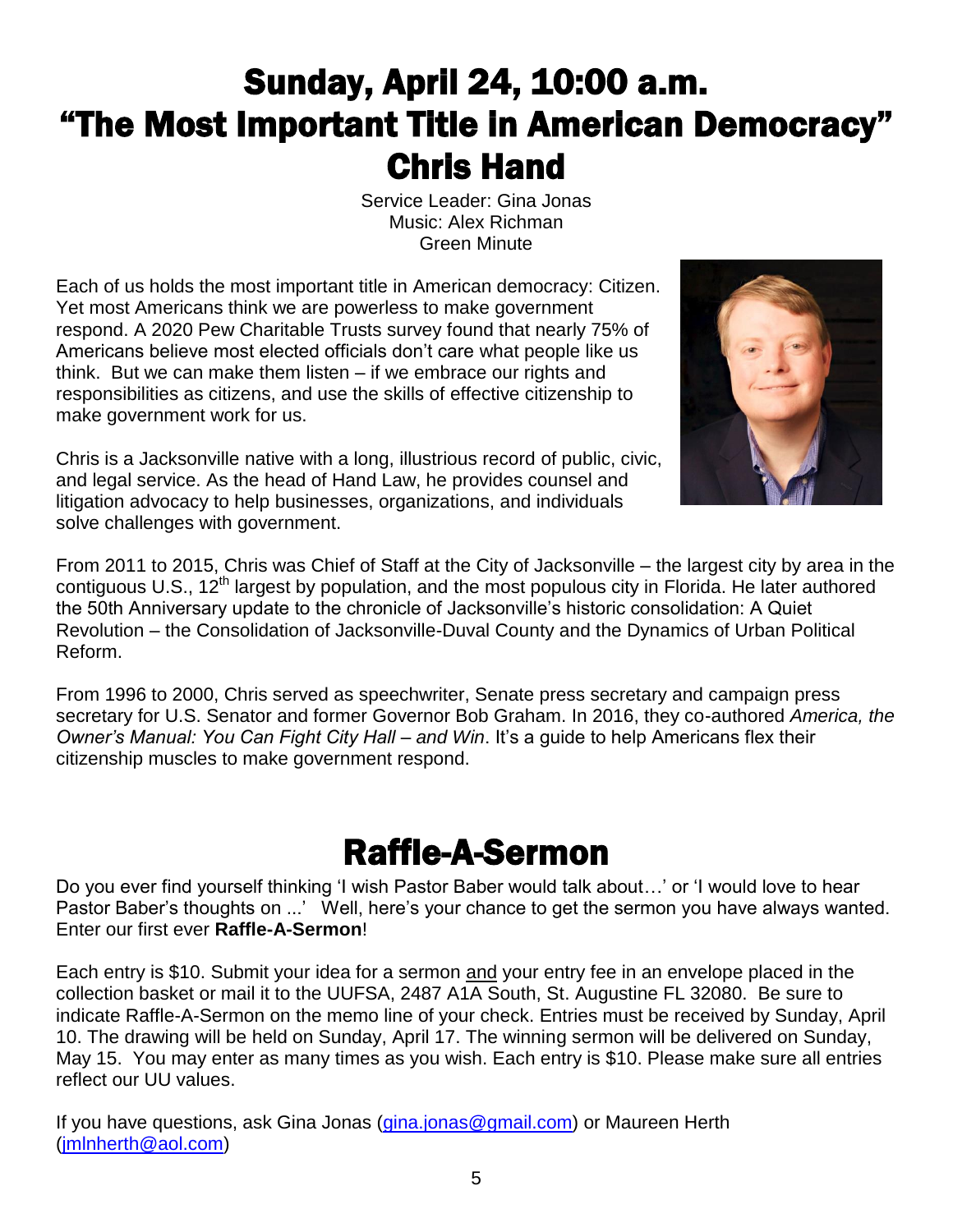## Coffee Hour Resumes

The UUFSA coffee hour held after Sunday service will resume in our downstairs Social Hall on April 3rd.

Coffee, tea, and simple snacks like cookies and fruit will be available.

To host a Sunday coffee hour, please sign up at the calendar downstairs or contact Hospitality Team Chair, Rosi Angeli for more information by calling or texting 904-315-4284.



### Program Team Meeting April 4, 5:00 p.m.

Please remember that the Program Team meets on the first Monday of each month. Contact Robin Mahonen, UUFSA Program Team Chair, for more information. [RRafael2@aol.com](mailto:RRafael2@aol.com) 304-639-5538

## Volunteer Opportunities!

The UUFSA is a lay-led, volunteer-fueled organization. Thanks to our own efforts we create a vibrant, caring community!

Volunteering at the UU gives you the chance to meet others who care passionately about engaging the world, growing spiritually and ethically, having fun, and making meaning.

As the UUFSA gradually reopens and life gets more normal, the *Quest* will feature our various committees. Please check out the ones that speak to your particular concerns, talents, and visions!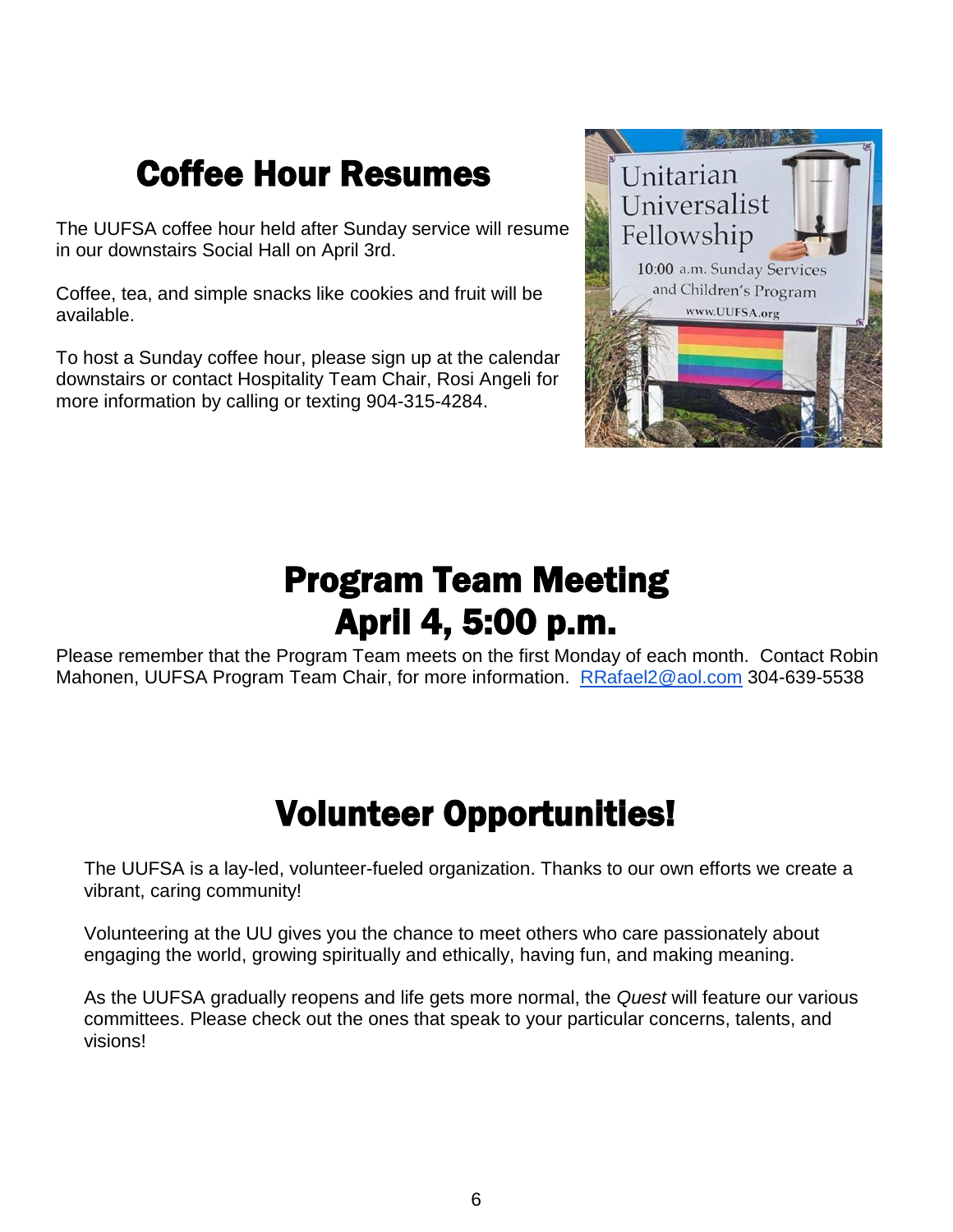## Programs for Children and Youth

The children have spent most of their time during this past month preparing for a Spring Festival to which everyone is invited!



**Mark your calendars!!**

## **You are invited to a** Spring Festival

#### **Hosted by the UUFSA's Enchanting Activists (our kids)**

## Sunday, March 27

**Immediately following Sunday Service in UUFSA's Backyard**

**Come see our new butterfly/pollinator garden and stay for:**

**Coffee and Snacks**

**Free seedlings for your garden including Native**

**Milkweed and Information about Native Milkweed**

- **Entertainment**
- **A raffle for hand-crafted art (\$5 for 6 tickets) Including Flower arrangements, Art from Junk and more**

*All proceed will go toward the purchase of a Yaupon Holly for the UU's memorial walkway.*

*Come to have fun and to support our Enchanting Activists, the environment and the UUFSA.*

**Our children gratefully acknowledge the support of Mary Kellough, Jim and Maureen Herth and Rosemary Comtois.**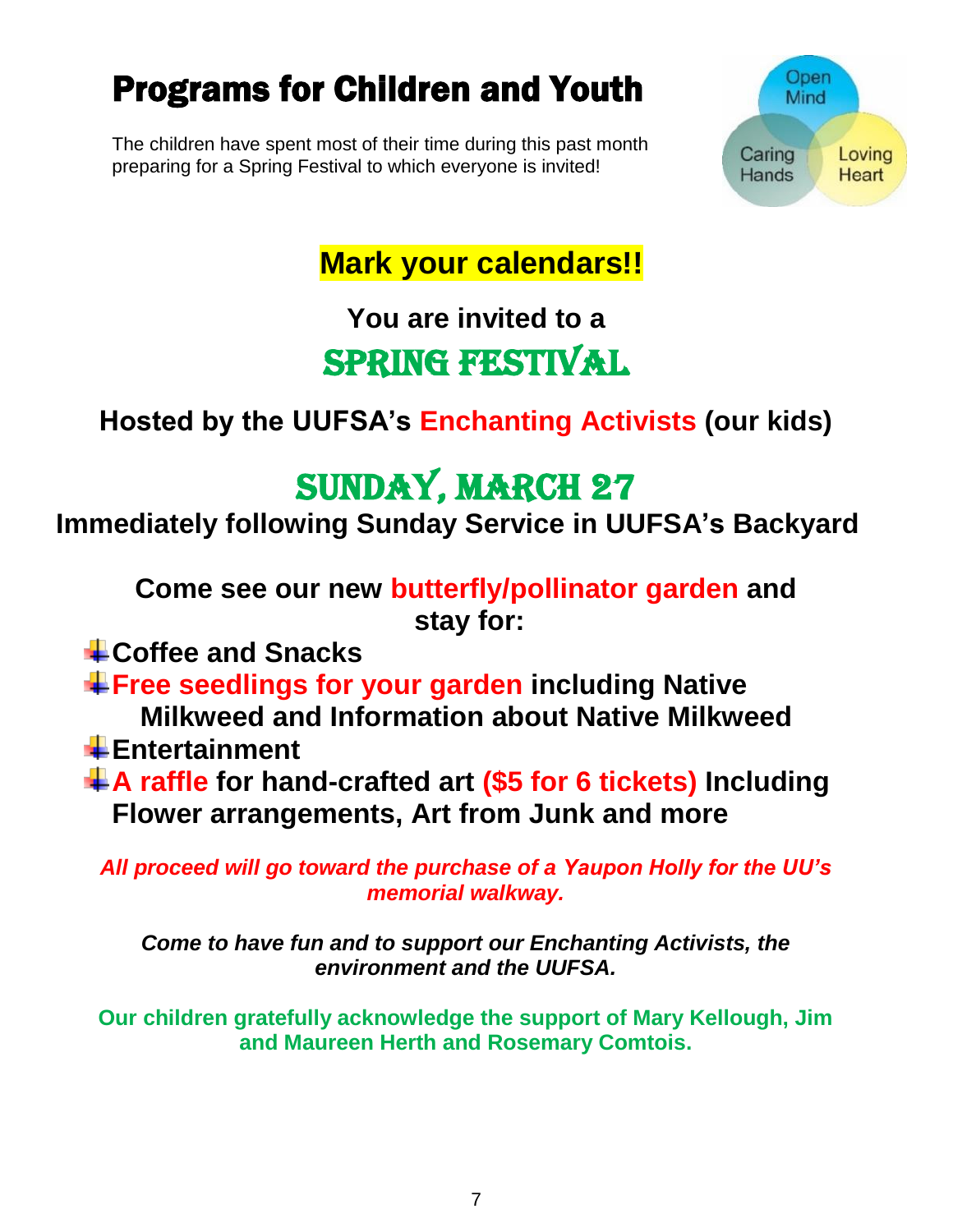

### UU Adult Learning, April 2022 Cycles of American Political Thought

**6:00 – 7:30 p.m. on alternate Thursdays Meeting in Person at the Fellowship and on Zoom <https://us02web.zoom.us/j/81217567074>**

**Pass code: 011244**

# **April 7 Working-Class Socialism Hamiltonian Means for Jeffersonian Ends**

# **April 21 FDR, the new Deal, and the Supreme Court The Racial Revolution**

Dr. Joseph Kobylka, Professor of Political Science at Southern Methodist University, will be our guide.

May 5......................Egalitarianism and Freedom May 19....................The Reagan Revolution June 2.....................Cycles of American Political Conversations June 16...................20th century America: A World Power June 30...................21st century America: New Challenges and Global Homeostasis

> **Surindar Paracer, Chair Richard Lahey, Co-Chair**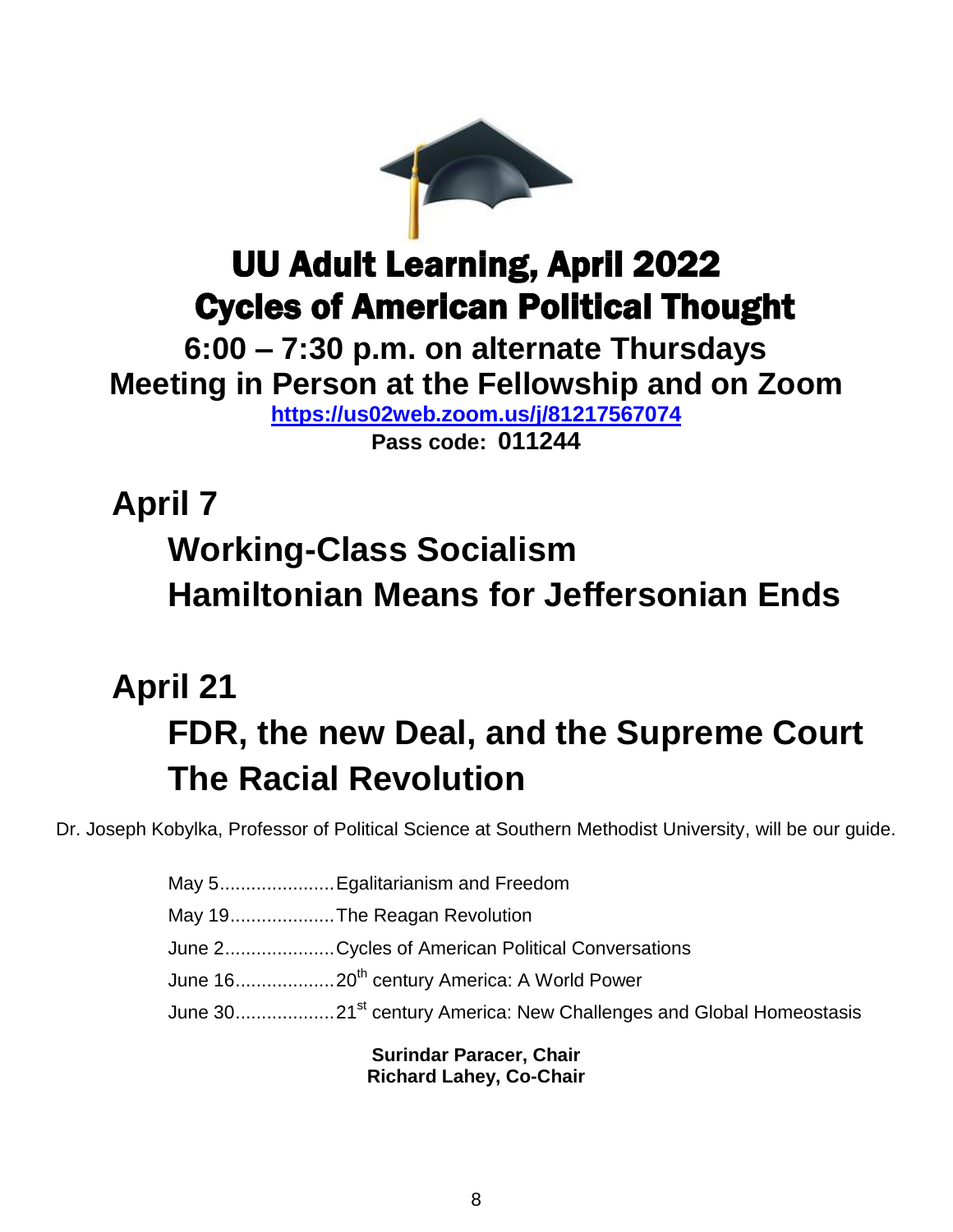## Great Decisions Monday, April 18, 6:00 p.m.

Great Decisions hopes to serve as a catalyst for developing awareness, understanding, and informed opinion on U.S. foreign policy and global issues. Great Decisions meets every third Monday at 6:00 p.m. All are welcome.

For more information or to be added to the Great Decisions electronic mailing list, contact Yosi [\(jomcintire@bellsouth.net](file:///C:/Users/Donald%20Brandes/Documents/8-UU/Quest/2022%2002/jomcintire@bellsouth.net) or 904-808-2717).

#### Care Connection

Our Care Connection group provides short-term, non-medical support for members of the Fellowship during times of difficulty. With the help of the UUFSA Congregation, the Care Connection:

- Makes hospital or home visits
- Provides wellness-check phone calls or calls just to converse
- Runs errands
- Provides rides to appointments and church functions
- Delivers meals during times of adversity
- Offers financial assistance to members in need (all information is confidential)



We thank everyone for their generous support with transportation to medical appointments, making meals, assistance with errands, visiting and sharing. Contact one of our members listed below if you are in need of assistance or would like to join the Care Connection Team. Phone numbers are available in the Membership Directory. We accept and appreciate donations.

Rosemary Wheeler, Co-Chair Maureen Herth, Co-Chair Claudia Atkins Adele DelSavio Cynthia McAuliffe Anne Wilke Pat Hall

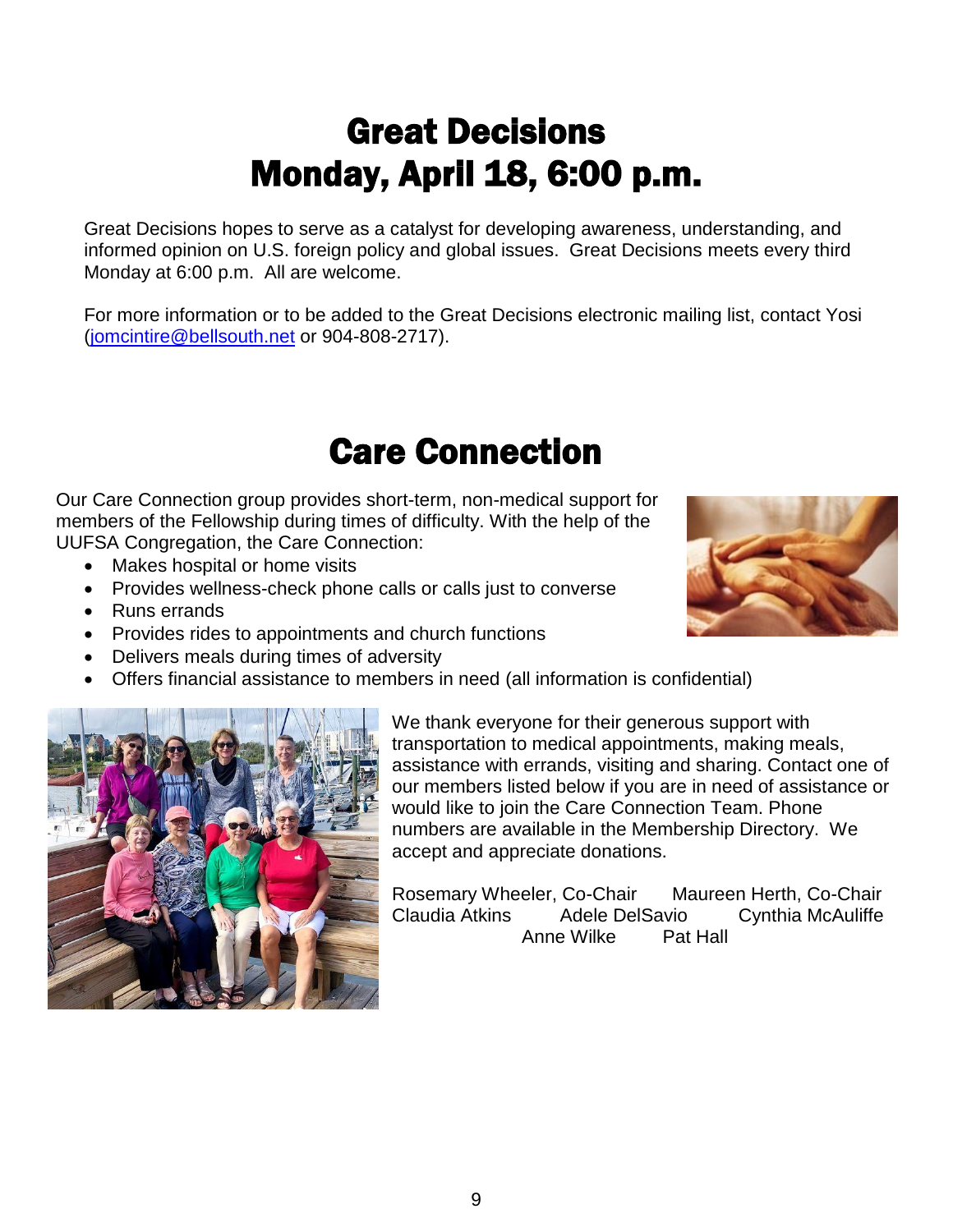## St. Johns Food Pantry (AKA St. Johns Ecumenical Ministries Inc.)



.

The UUFSA Food Pantry team serves families every Friday from 1:00 to 4:00 at the Saint Johns Food Pantry. The pantry gives out 100 bags each day to people in our community needing food assistance. UUFSA is among the many generous donors providing the food and volunteer labor which enable the success of the pantry. Thank you for all your help.

To make a donation to the food pantry, please send a check to UUFSA, with notation on the memo line: "Food Pantry." Mail your check to UUFSA, 2487 A1A South, St. Augustine, FL 32080 or go to UUFSA.org and scroll down the "HOME" page to the button labeled "Donate." To check out the Food Pantry website go to StJohnsFoodPantry.org.

If you would like to volunteer with the UU team on Friday afternoons, please contact Chris Fosaaen at 904-673-5630 or email [cfosaaen@gmail.com](mailto:cfosaaen@gmail.com)

#### *Chris Fosaaen, Chair*



## Dining With Dignity Sunday, April 3

Dining with Dignity is our once-a-month opportunity to feed the homeless downtown. A menu is sent out two weeks in advance, listing the items we need. We set up between 5:30 and 5:45 p.m. on the first Sunday of each month and serve at 6:00 p.m. If interested in participating, please contact Mary Kellough at Ikellough@comcast.net.

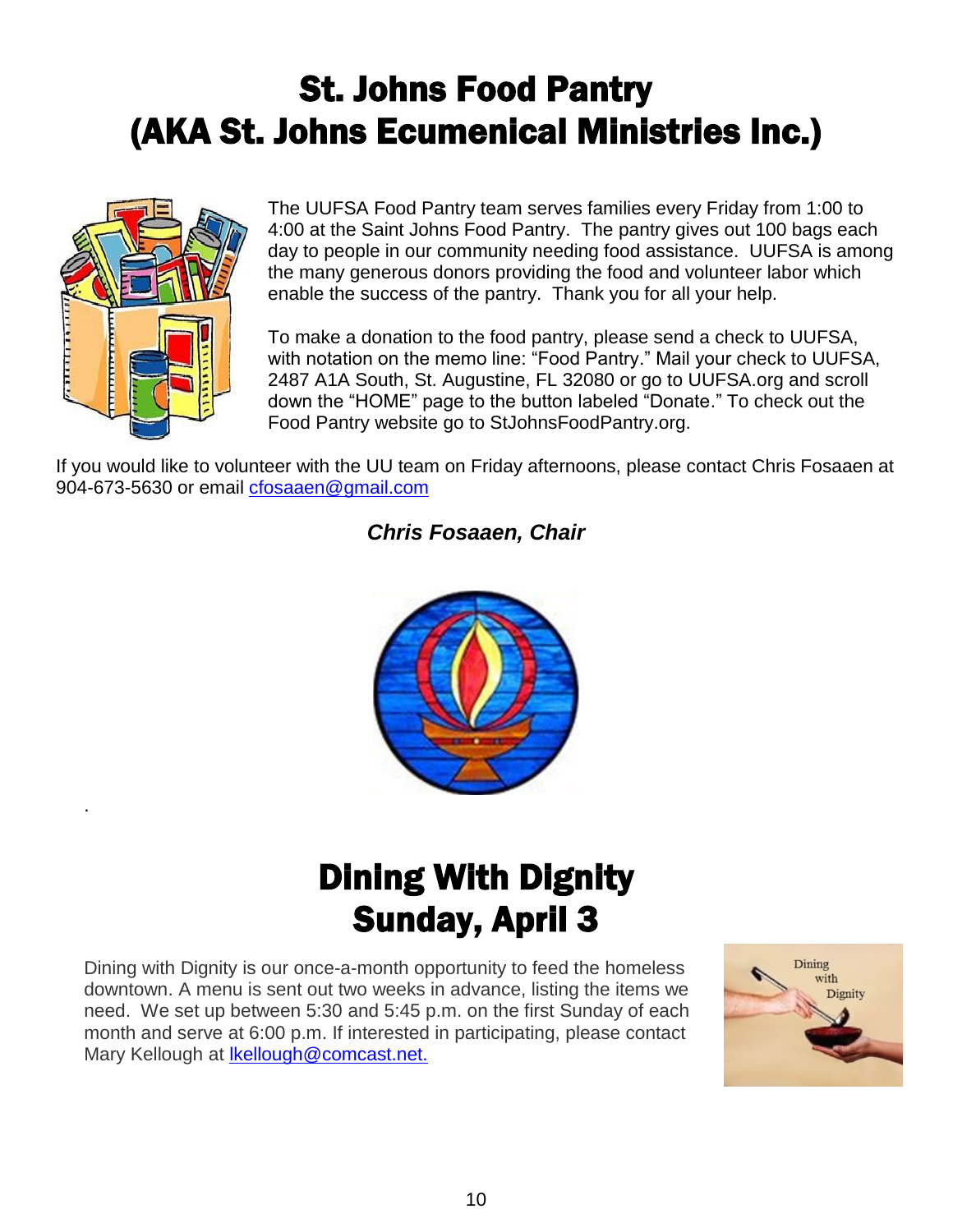# April Calendar



- 1 Food Pantry 1:00 4:00 p.m.
- 3 Food drop-off for Dining with Dignity 4:30 5:00 p.m.
- $3 -$  Dining with Dignity  $6:00 7:00$  p.m.
- 4 Program Team 5:00 p.m.
- 7 Adult Learning, in person and online 6:00 7:30 p.m.
- 8 Food Pantry 1:00 4:00 p.m.
- 11 Board of Trustees meeting, online 4:30 6:30 p.m.
- 15 Food Pantry 1:00 4:00 p.m.
- 17 Third Sunday plate collection Home Again St. Johns
- 18 Great Decisions 6:00 8:00 p.m.
- 21 Adult Learning, in person and online 6:00 7:30 p.m.
- 22 Food Pantry 1:00 4:00 p.m.
- 22 Deadline for April Quest contributions 5:00 p.m.
- 29 Food Pantry 1:00 4:00 p.m.



### On the Lighter Side . . .

*Submit a short joke/piece of entertaining humor you'd like to share for consideration. Submit to Michael Read at [mickread@gmail.com.](mailto:mickread@gmail.com)* 

Instead of a sign that says "Do not disturb" I need one that says "Already disturbed, proceed with caution."

"That's a great picture of you" means "You look nothing like that."

If you can't think of a word, say: "I forgot the English word for it." That way people will think you're bilingual.

Drive carefully ... It's not only cars that can be recalled by their Maker.

Common sense is like a deodorant. The people who need it most never use it.

My son wanted to know what it's like to be married. I told him to leave me alone and when he did, I asked him why he was ignoring me.

I threw a boomerang a few years ago. I'm still waiting for it to come back.

Morris, an 82-year-old man, went to the doctor to get a physical. A few days later, the doctor saw Morris happily walking down the street with a gorgeous young woman on his arm. A couple of days later, the doctor spoke to Morris and said: "You're really doing great, aren't you?" Morris replied: "Just doing what you said, Doc. Get a hot mamma and be cheerful.'' The doctor responded: "I didn't say that. I said you've got a heart murmur; be careful."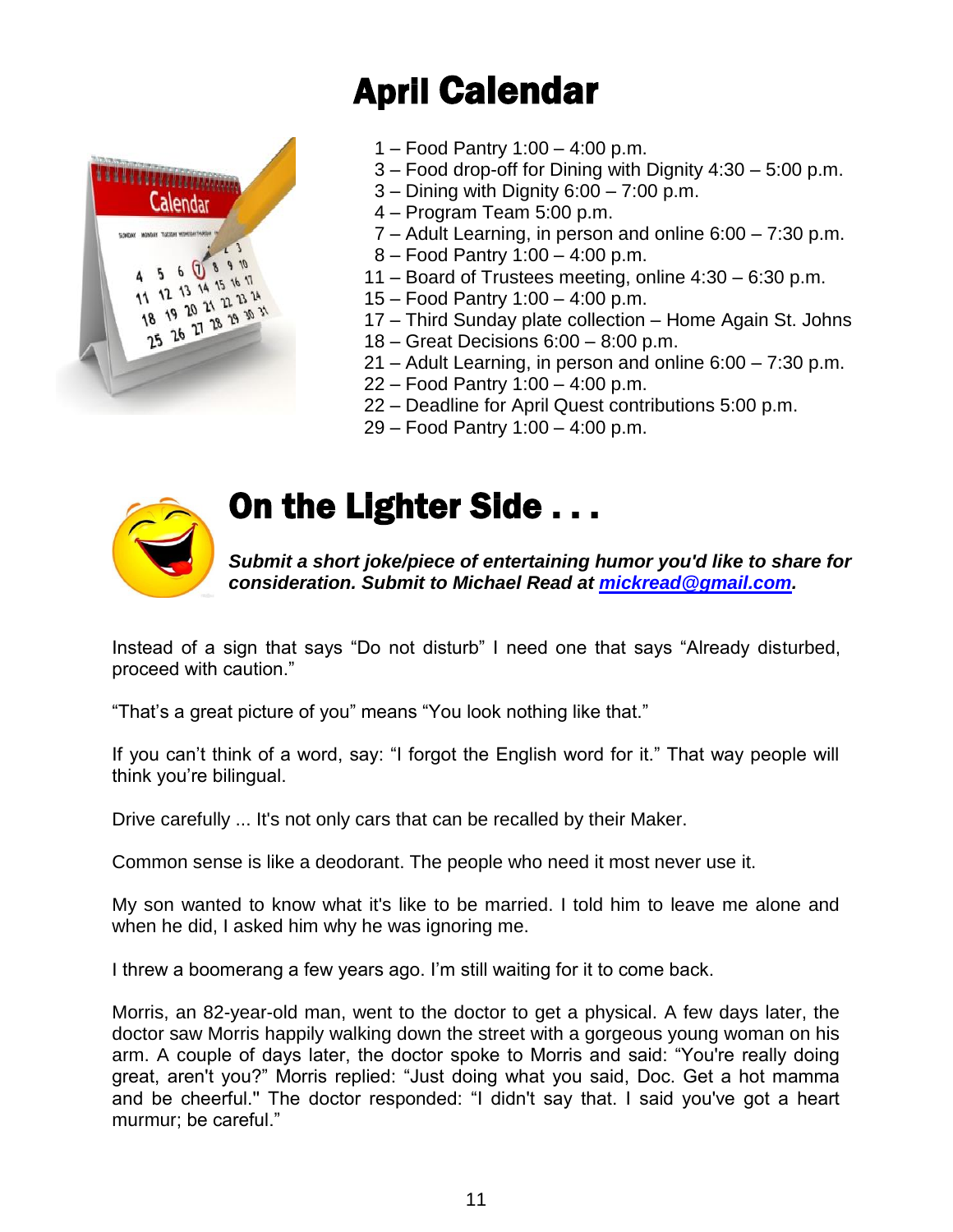## Your Board at Work: Good Relations

**After a months-long review and approval process and consideration of Member feedback, we are excited to share with you these updated Good Relations policies. It is our hope that they help guide us as we work, learn, and grow together.** 

#### **Thank you for your support, UUFSA Board of Trustees**

#### **A.1. Good Relations between Board Members**

We the members of the UUFSA Board intend to:

· Work together to enact Unitarian Universalism's Seven Principles and the UUFSA's Mission Statement as the foundation for our Fellowship.

Fulfill our duties, within the framework of our By-laws and Principles, and attend Board meetings on time and prepared.

Utilize the democratic process to reach Board decisions; then, speak with one voice regarding those decisions.

Express ourselves clearly, respectfully, honestly, and as concisely (as possible) in discussion—valuing loving relationship more highly than "being right."

Let others have their say, giving time to conclude their remarks, without interruption or criticism.

Welcome dissent and "agree to disagree" where necessary.

Care for each other and take responsibility for the impact of our actions on others; and allow for human fallibility.

Address differences of opinion not resolvable by direct communication through a conflict resolution process.

Identify and respect confidential communications

#### **A.1.A. Good Relations between Board Members and the Fellowship**

We, the UUFSA Board, intend to:

Serve our congregation with integrity and commitment.

Dedicate ourselves to helping our Fellowship enact Unitarian Universalism's Seven Principles and the UUFSA's Mission Statement.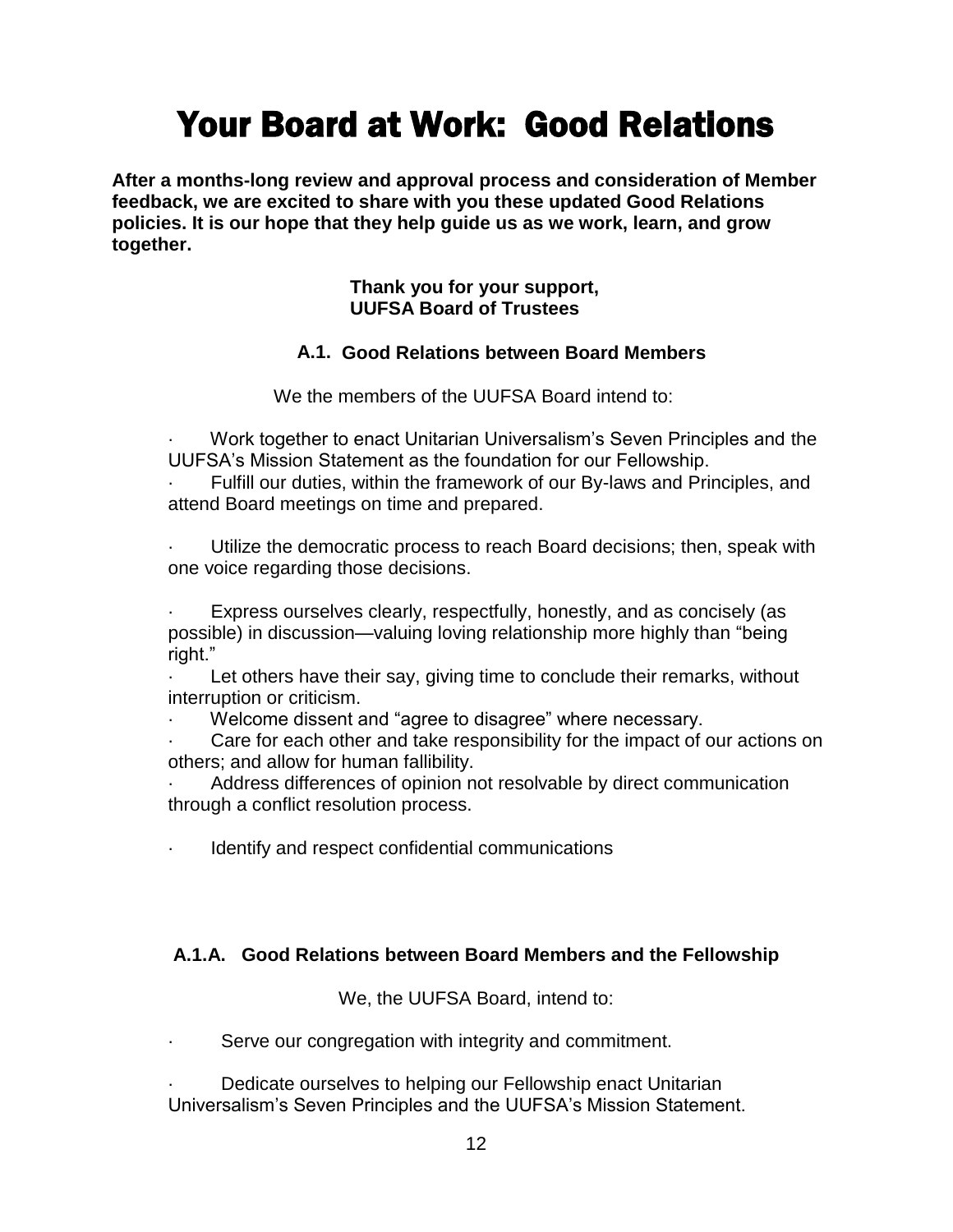Ensure that all Board communications are inclusive, timely, transparent, and polite.

· Listen deeply to the congregation and be appreciative of information shared with us.

· Respect confidentiality where appropriate (as in personal matters).

· Speak to the Fellowship with one voice.

Treat our time on the Board as an opportunity to contribute an important service to our Fellowship.

#### **B.2. Good Relations between Members of the UUFSA**

We the members of the UUFSA intend to:

Work together to enact Unitarian Universalism's Seven Principles and the UUFSA's Mission Statement as the foundation for our Fellowship.

· Share the duties and responsibilities needed to maintain the well-being of our Fellowship.

Offer our unique gifts, talents, time, energy, and financial support so that we may flourish as a community.

Respect the views and opinions of others, agreeing to disagree when necessary.

Participate in decision-making in a collaborative manner, within a democratic framework.

Care for each other through times of ill-health and sorrow; celebrate in community whenever possible.

Continue to learn how to communicate with kindness and compassion, recognizing that our relationships are the bedrock of a vital community.

· Invite and welcome others who seek spiritual and ethical growth, who desire an atmosphere of fellowship in which to create and enjoy friendship as we grow in community.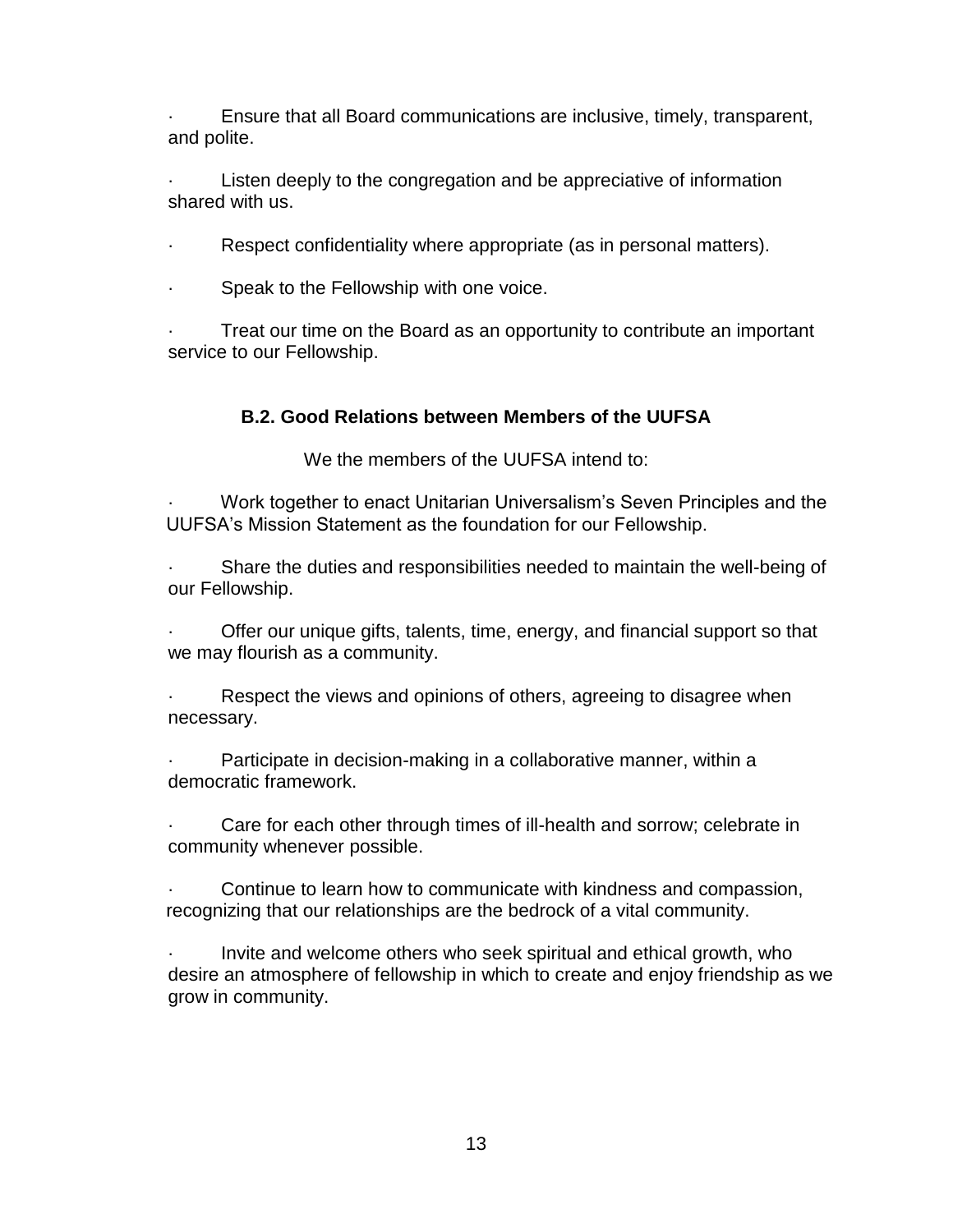#### **B.3. Good Relations: Conflict Resolution & Reconciliation**

Here, "Conflict" refers to a situation in which those involved are unable to resolve difficulties on their own. It refers to:

disagreements between individuals that can't be resolved by "agreeing to disagree," where emotions have escalated and the parties are not listening to, or trying to understand, each other.

"Reconciliation" refers to:

 the desire to restore connection in situations in which one or a number of members find an individual's behavior distressful or disrespectful, or their language abrasive or abusive. It involves an attempt to heal, to bring people back together, and, to prevent a felt need to leave the Fellowship.

For help in both situations, as soon as possible, either

1) Find a person or persons in which both parties have trust and confidence with whom to discuss your concerns.

2) Contact a member of the Board. The Board will meet in a confidential session to consider the particulars of the situation and a way to move toward resolution/reconciliation. This may take the form of mediation. If so, the Board will find one or more persons who have experience or training in communicating with people in such circumstances.

Engaging in conflict resolution and reconciliation is voluntary but encouraged as they are in deep accord with our values. Whether we're bringing two parties together or addressing an individual, let's call upon our "Good Relations" policies. These are expressions of our deepest values—rooted in our Mission Statement, Seven Principles, and Spoken Covenant. Any mediated interaction will be an effort to use these as guides to our behavior and personal growth. It will stress the importance of maintaining respect and consideration as the bedrock of our community.

The Board will act in situations that cannot be resolved or reconciled as described above.